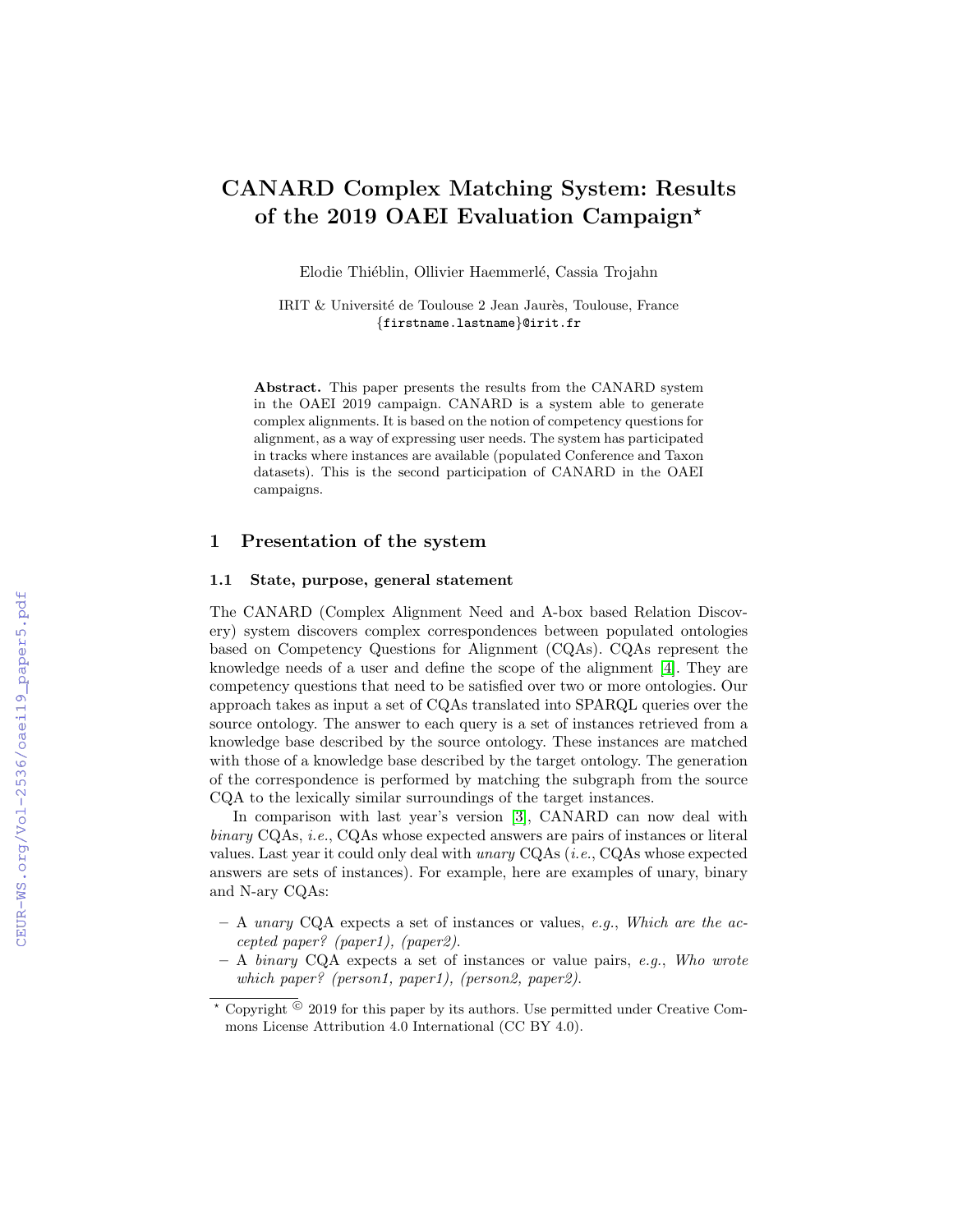$-$  An *n*-ary CQA expects a tuple of size 3 or more, e.g., What is the rate associated with which review of which paper? (paper1, review1, weak accept), (paper1, review2, reject).

#### 1.2 Specific techniques used

The approach has not changed much from last year [\[3\]](#page-8-0). The main difference with respect to binary CQAs is in Step  $(4)$ , where two instances of the pair answer are matched instead of one (as in the case of unary CQAs), Step  $(5)$  and Step  $(8)$  which deal with the subgraph extraction and pruning.

The approach is detailed in the following steps over an example: the CQA expressed as a SPARQL query over the source knowledge base is: SELECT ?x ?y WHERE { ?x o1:paperWrittenBy ?y. }

- $(1)$  Extract source DL formula  $e_s$  (e.g.,  $o_1:paperWritenBy)$  from the SPARQL query.
- $(2)$  Extract lexical information from the CQA,  $L_s$  set labels of atoms from the DL formula (e.g., "paper written by").
- $(3)$  Extract source answers ans<sub>s</sub> of the CQA (e.g., a pair of instances (o<sub>1</sub>:paper1,  $o_1:person1)$ ).
- $(4)$  Find equivalent or similar target answers ans<sub>t</sub> to the source instances ans<sub>s</sub>  $(e.g. o_1:paper1 \sim o_2:paper1$  and  $o_1:person1 \sim o_2:person1)$ .
- 5 Retrieve the subgraphs of target answers: for a binary query, it is the set of paths between two answer instances as well as the types of the instances appearing in the path (e.g., a path of length 1 is found between  $o_2$ :*paper1* and  $o_2:person1$ . The path is composed of only one property and there are no other instances than  $o_2:paper1$  and  $o_2:person1$  in this path. Their respective types are retrieved:  $(o_2:Paper, o_2:Document)$  for  $o_2:paper1$  and  $(o_2:Person)$ for  $o_2:person1$ .
- (6) For each subgraph, retrieve  $L_t$  the labels of its entities (e.g.,  $o_2: writes \rightarrow$ "writes",  $o_2:Person \rightarrow "person", o_2:Paper \rightarrow "paper", etc.).$
- $(7)$  Compare  $L_s$  and  $L_t$ .
- 8 Select the subgraph parts with the best score, transform them into DL formulae. Keep the best path variable types if their similarity is higher than a threshold. (e.g., the best type for the instance  $o_2:paper1$  is  $o_2:Paper$  because its similarity with the CQA labels is higher than the similarity of  $o_2:Document$ ).
- 9 Filter the DL formulae based on their confidence score (if their confidence score is higher than a threshold).
- 10) Put the DL formulae  $e_s$  and  $e_t$  together to form a correspondence (e.g.,  $\langle o_1:paperWriterBy, dom(o_2:Paper) \sqcap o_2:writer \sqsubset , \equiv \rangle$  and express this correspondence in a reusable format  $(e.g., EDOAL)$ . The confidence assigned to a correspondence is the similarity score of the DL formula computed.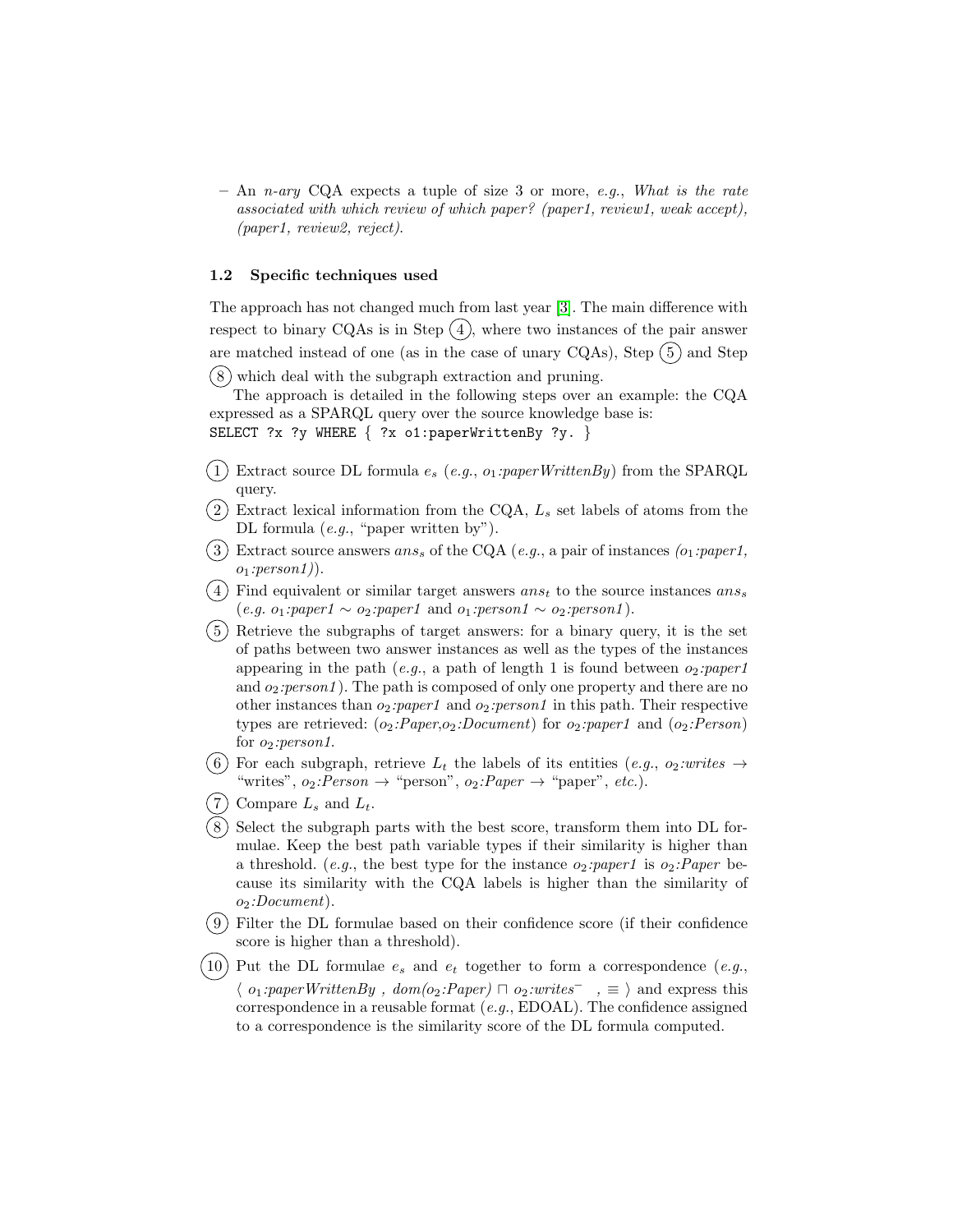The instance matching phase (Step  $(4)$ ) is based on existing *owl:sameAs*, skos:closeMatch, skos:exactMatch. In case these links are not available, and exact label matching is applied instead.

Finding a subgraph (Step  $(5)$  and  $(8)$ ) for a pair of instances consists in finding a path between the two instances. The shortest paths are considered more accurate. Because finding the shortest path between two entities is a complex problem, paths of length below a threshold are sought. First, paths of length 1 are sought, then if no path of length 1 is found, paths of length 2 are sought, etc. If more than one path of the same length are found, all of them go through the following process. When a path is found, the types of the instances forming the path are retrieved. If the similarity of the most similar type to the CQA is above a threshold, this type is kept in the final subgraph.

For example, for a "paper written by" CQA with the answer  $(o_2:paper, o_2:person1)$ in the target knowledge, a subgraph containing the following triples is found:

- 1.  $\langle o_2:person1, o_2:writes, o_2:paper1 \rangle$
- 2.  $\langle o_2:paper1$ , rdf:type,  $o_2:Paper\rangle$
- 3.  $\langle o_2:paper1$ , rdf:type,  $o_2:Document$
- 4.  $\langle o_2:person1, rdf:type, o_2:Person \rangle$

The most similar type of  $o_2:person1$  is  $o_2:Person$ , which is below the similarity threshold. Triple 4 is then removed from the subgraph. The most similar type of  $o_2:paper1$  is  $o_2:Paper. Triple 3$  is therefore removed from the subgraph.  $o_2$ : Paper's similarity is above the similarity threshold: triple 2 stays in the subgraph. The translation of a subgraph into a SPARQL query is the same for binary and unary CQAs. Therefore, the subgraph will be transformed into a SPARQL query and saved as the following DL formula:  $dom(o_2:Paper) \sqcap o_2: writes^{-}$ .

The similarity between the sets of labels  $L_s$  and  $L_t$  of Step  $(7)$  is the cartesian product of the string similarities between the labels of  $L_s$  and  $L_t$  (equation [1\)](#page-2-0).

<span id="page-2-1"></span><span id="page-2-0"></span>
$$
sim(L_s, L_t) = \sum_{l_s \in L_s} \sum_{l_t \in L_t} strSim(l_s, l_t)
$$
\n<sup>(1)</sup>

strSim is the string similarity between two labels  $l_s$  and  $l_t$  (equation [2\)](#page-2-1).  $\tau$  is the threshold for the similarity measure. In our experiments, we have empirically set up  $\tau = 0.5$ .  $\tau = 0.5$  in our implementation.

$$
strSim(l_s, l_t) = \begin{cases} \sigma \text{ if } \sigma > \tau, \text{ where } \sigma = 1 - \frac{levenshteinDist(l_s, l_t)}{\max(|l_s|, |l_t|)} \\ 0 \text{ otherwise} \end{cases}
$$
 (2)

The confidence value score of a correspondence (Step  $(9)$ ) is calculated with the following equation, then truncated to 1:

$$
confidence = labelSim + structuralSim
$$
\n(3)

Label similarity *labelSim* is the sum of the label similarity of each entity of the formula with the CQA.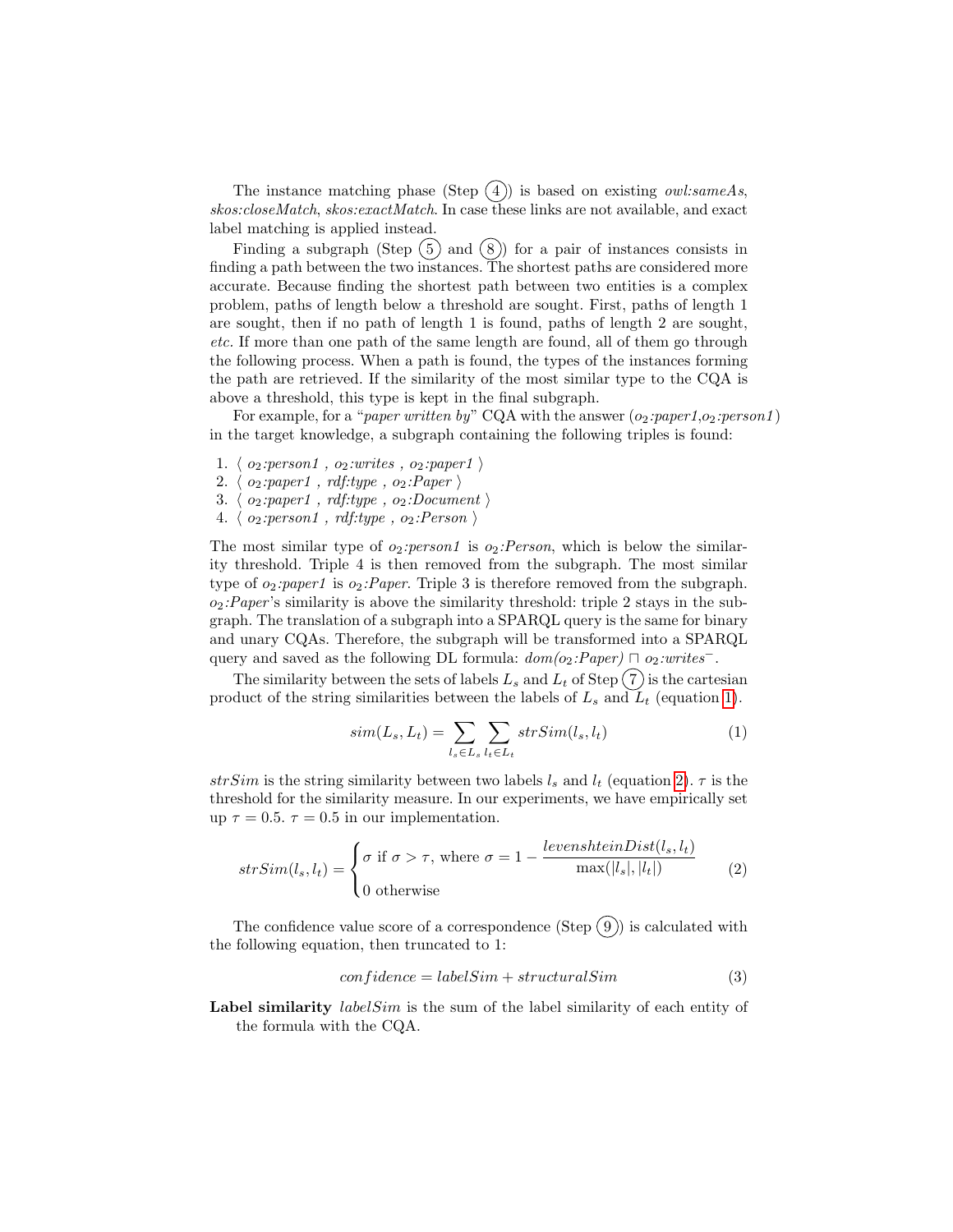**Structural similarity** struct Sim. This similarity was introduced to enhance some structural aspects in a formula. In the implementation of the approach, this value is set to 0.5 when a path between the two instances of the answer, and 0 for a unary CQA subgraph. Indeed, if the label similarity of the path is 0, the structural similarity hints that the fact that a path was found is a clue in favour of the resulting DL formula.

#### 1.3 Adaptations made for the evaluation

Automatic generation of CQAs OAEI tracks do not cover CQAs i.e., the CQAs can not be given as input in the evaluation. We extended last year's query generator so that it can output binary queries. The query generator now produces three types of SPARQL queries: Classes, Properties and Property-Value pairs.

Classes For each owl:Class populated with at least one instance, a SPARQL query is created to retrieve all the instances of this class. If  $\leq$  1#class1> is a populated class of the source ontology, the following query is created: SELECT DISTINCT ?x WHERE  ${?x a < 01#class1>.}$ 

Properties For each *owl:ObjectProperty* or *owl:Dataproperty* with at least one instantiation in the source knowledge base, a SPARQL query is created to retrieve all instantiations of this property. If <o1#property1> is an instantiated property of the source ontology, the following query is created: SELECT DISTINCT ?x ?y WHERE {?x <o1#property1> ?y.}

Property-Value pairs Inspired by the approaches of [\[1](#page-8-1)[,2,](#page-8-2)[5\]](#page-8-3), we create SPARQL queries of the form

```
– SELECT DISTINCT ?x WHERE {?x <o1#property1> <o1#Value1>.}
– SELECT DISTINCT ?x WHERE {<o1#Value1> <o1#property1> ?x.}
– SELECT DISTINCT ?x WHERE {?x <o1#property1> "Value".}
```
These property-value pairs are computed as follow: for each property (object or data property), the number of distinct object and subject values are retrieved. If the ratio of these two numbers is over a threshold (arbitrarily set to 30) and the smallest number is smaller than a threshold (arbitrarily set to 20), a query is created for each of the less than 20 values. For example, if the property  $\leq$  1#property1> has 300 different subject values and 3 different object values ("Value1", "Value2", "Value3"), the ratio  $|subject|/|object| = 300/3 > 30$  and  $|object| = 3 < 20$ . The 3 following queries are created as CQAs:

```
– SELECT DISTINCT ?x WHERE {?x <o1#property1> "Value1".}
– SELECT DISTINCT ?x WHERE {?x <o1#property1> "Value2".}
– SELECT DISTINCT ?x WHERE {?x <o1#property1> "Value3".}
```
The threshold on the smallest number ensures that the property-value pairs represent a category. The threshold on the ratio ensures that properties represent categories and not properties with few instantiations.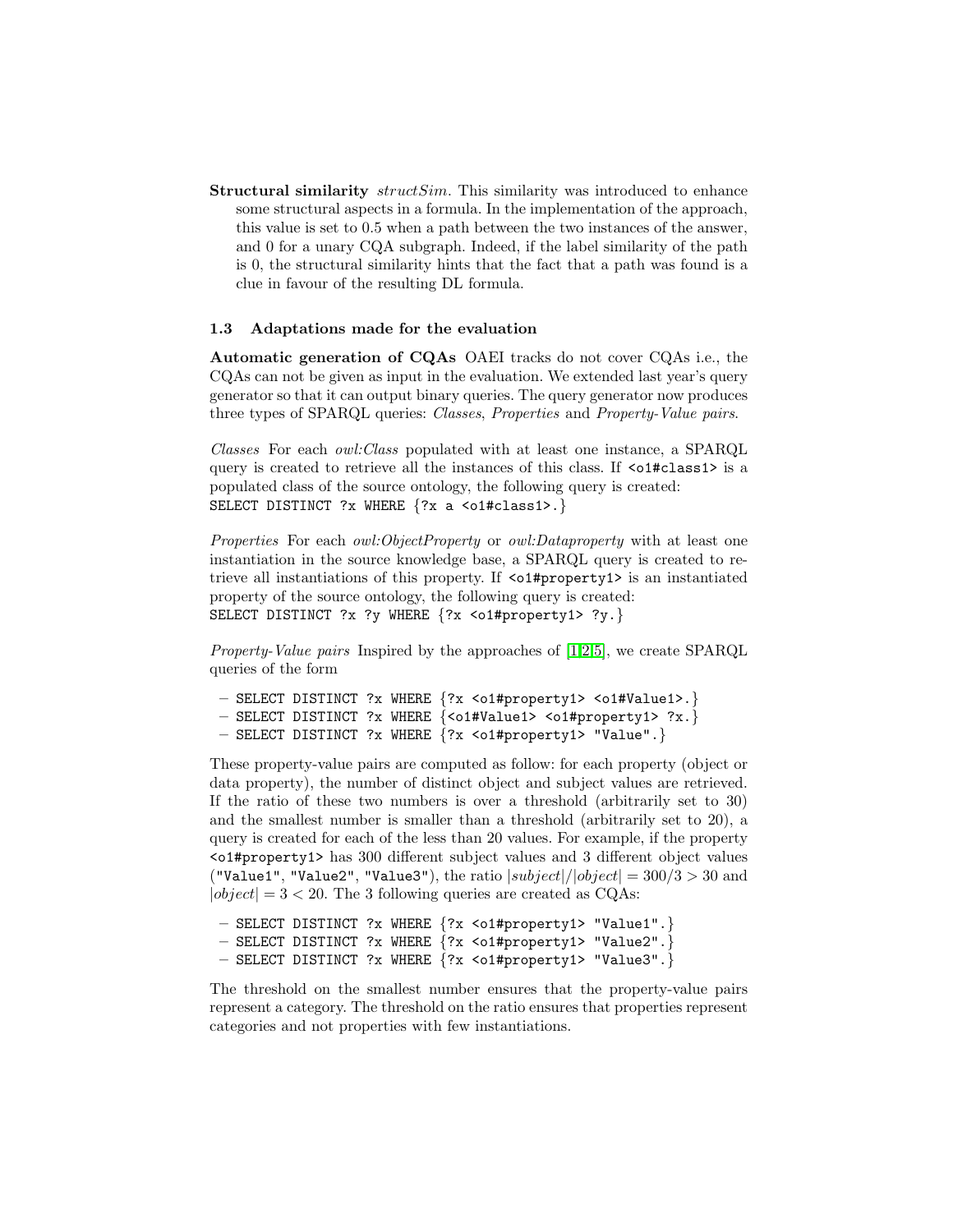Implementation adaptations In the initial version of the system, Fuseki server endpoints are given as input. For the SEALS evaluation, we embedded a Fuseki server inside the matcher. The ontologies are downloaded from the SEALS repository, then uploaded in the embedded Fuseki server before the matching process can start. This downloading-uploading phase takes time, in particular when dealing with large files.

The CANARD system in the SEALS package is available at [http://doi.](http://doi.org/10.6084/m9.figshare.7159760.v2) [org/10.6084/m9.figshare.7159760.v2](http://doi.org/10.6084/m9.figshare.7159760.v2). The generated alignments in EDOAL format are available at:

- Populated Conference: [http://oaei.ontologymatching.org/2019/resu](http://oaei.ontologymatching.org/2019/results/complex/popconf/populated_conference_results.zip)lts/ [complex/popconf/populated\\_conference\\_results.zip](http://oaei.ontologymatching.org/2019/results/complex/popconf/populated_conference_results.zip)
- GeoLink: [http://oaei.ontologymatching.org/2019/results/complex/](http://oaei.ontologymatching.org/2019/results/complex/geolink/geolink_results.zip) [geolink/geolink\\_results.zip](http://oaei.ontologymatching.org/2019/results/complex/geolink/geolink_results.zip)
- Taxon: [http://oaei.ontologymatching.org/2019/results/complex/tax](http://oaei.ontologymatching.org/2019/results/complex/taxon/results_taxon_2019.zip)on/ [results\\_taxon\\_2019.zip](http://oaei.ontologymatching.org/2019/results/complex/taxon/results_taxon_2019.zip)

In this year's OAEI complex track, the Populated Conference, GeoLink and Taxon subtracks provide datasets with common instances. CANARD could generate alignments on these three datasets.

## 2 Results

#### 2.1 Populated Conference

CANARD achieves this task with the longest runtime (96 min). The number of correspondences output by CANARD is detailed in Table [1.](#page-5-0) The results are detailed in Table [2.](#page-6-0)

CANARD achieves the highest the best query Fmeasure CQA Coverage score. AMLC achieves the best classical CQA Coverage, CANARD the second best. Both achieve CQA Coverage scores above ra1, but CANARD does not rely on an input alignment (in opposite to AMLC).

The classical Precision of CANARD is the lowest, its query Fmeasure precision above that of AMLC.

#### 2.2 GeoLink

The number of correspondences output by CANARD is detailed in Table [3.](#page-6-1) The results are detailed in Table [4.](#page-7-0)

Relaxed precision and recall scores are calculated based on how the entities in the output correspondences are similar to those in the reference correspondences. All multiplied by a coefficient given the relation of the output correspondence and that of the reference one.

CANARD achieves the second best relaxed precision score, behind POMAP++ and the second best relaxed recall score behind AROA.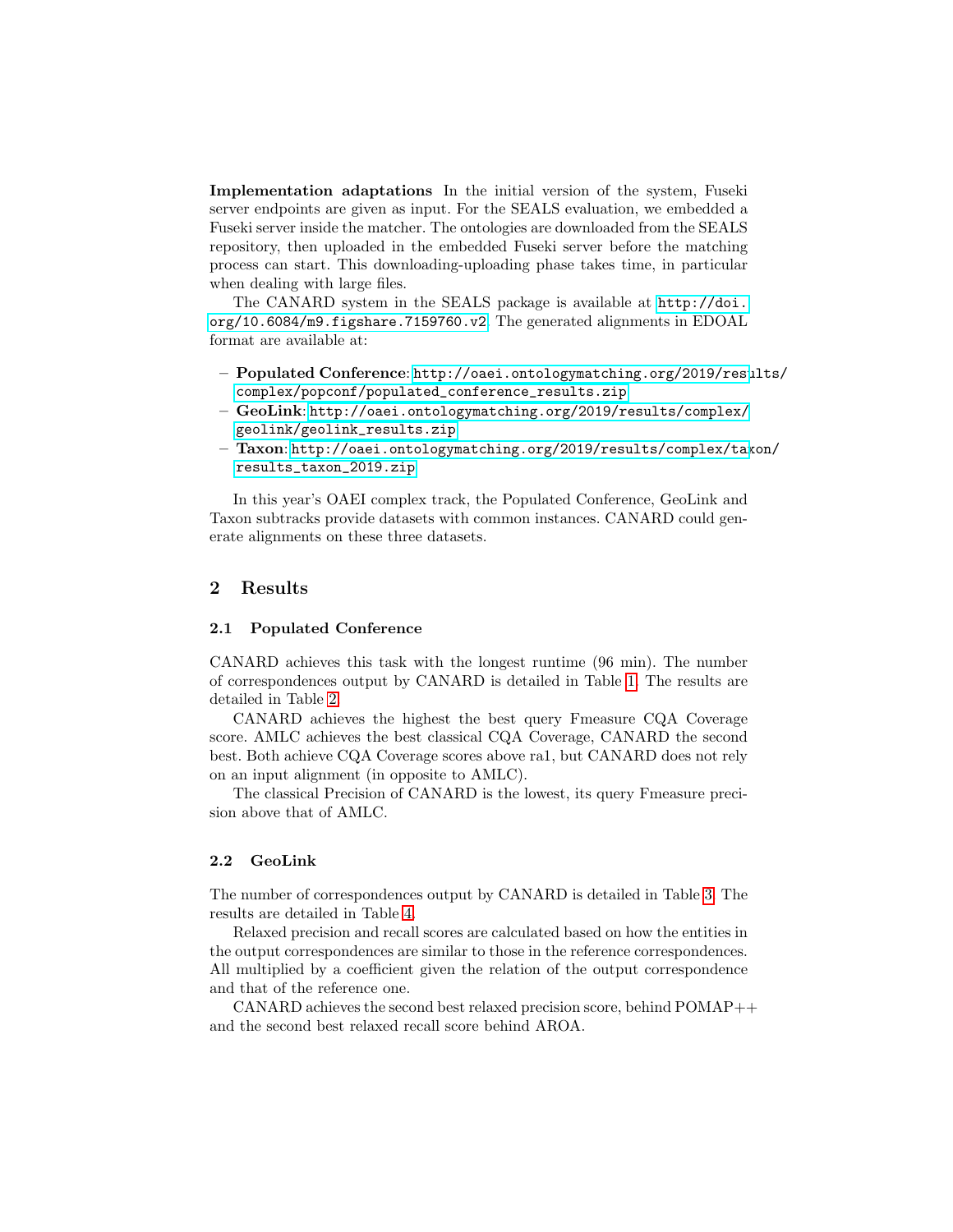| pair              |     |      |                | (1:1) (1:n) (m:1) (m:n) | Total |
|-------------------|-----|------|----------------|-------------------------|-------|
| cmt-conference    | 19  | 100  | 0              | 5                       | 124   |
| cmt-confOf        | 18  | 17   | 0              | 6                       | 41    |
| cmt-edas          | 22  | 59   | $\overline{2}$ | 12                      | 95    |
| $\text{cmt-ekaw}$ | 11  | 111  | $\overline{0}$ | 12                      | 134   |
| conference-cmt    | 17  | 80   | 0              | $\overline{7}$          | 104   |
| conference-confOf | 28  | 13   | 3              | 0                       | 44    |
| conference-edas   | 17  | 38   | $\theta$       | 8                       | 63    |
| conference-ekaw   | 31  | 120  | $\overline{2}$ | 3                       | 156   |
| confOf-cmt        | 15  | 37   | $\overline{0}$ | 0                       | 52    |
| confOf-conference | 14  | 22   | 0              | 0                       | 36    |
| confOf-edas       | 15  | 36   | 0              | 0                       | 51    |
| confOf-ekaw       | 14  | 39   | 0              | 0                       | 53    |
| $edas-cmt$        | 20  | 50   | 0              | 4                       | 74    |
| edas-conference   | 16  | 49   | $\theta$       | $\overline{2}$          | 67    |
| edas-confOf       | 24  | 28   | $\mathbf{1}$   | $\overline{0}$          | 53    |
| edas-ekaw         | 18  | 121  | $\overline{0}$ | 4                       | 143   |
| $ekaw-cmt$        | 15  | 71   | 0              | 0                       | 86    |
| ekaw-conference   | 31  | 80   | 0              | 0                       | 111   |
| ekaw-confOf       | 13  | 16   | $\theta$       | 0                       | 29    |
| ekaw-edas         | 30  | 55   | 0              | 1                       | 86    |
| TOTAL             | 388 | 1142 | 8              | 64                      | 1602  |
|                   |     |      |                |                         |       |

<span id="page-5-0"></span>Table 1: Number of correspondences output by CANARD over the Populated Conference dataset

#### 2.3 Taxon

CANARD has the longest runtime over the Taxon dataset (512 minutes  $\sim$  8h32). It is longer than last year's rutime (42 minutes) because the inclusion of binary queries in the process increases the number of input queries. Moreover the path finding algorithm consists in looking for all possible paths between two instances relies on SPARQL queries which take a long time to be executed.

The number of correspondences output by CANARD is detailed in Table [1.](#page-5-0) The results are detailed in Table [2.](#page-6-0)

Last year, CANARD had output 142 correspondences. This year it has output 791.

CANARD achieves the best CQA Coverage scores over the Taxon dataset. This year, the evaluation was oriented. For example, let's take a set of equivalent correspondences:  $Q = \langle SELECT ?x \text{ WHERE} \{ ?x \text{ a } agtx: Taxon \}, SELECT ?x \rangle$ WHERE $\{$  ?x a dbo:Species}). If an output alignment *agronomicTaxon-dbpedia* contains  $\langle \text{agtx: Taxon }, \text{dbc:Species }, \equiv \rangle$  but the alignment dbpedia-agronomicTaxon does NOT contain  $\langle dbo: Species, aqtx: Taxon \rangle = \rangle$ . The coverage score of Q for the pair *agronomicTaxon-dbpedia* is 1 but the coverage score of  $Q$  for *dbpedia*agronomicTaxon is 0. Last year the evaluation was non-oriented, so the coverage score of Q would be the same (1.0) for both pairs. Taking that into consideration, we computed that if the evaluation was oriented this year, the classical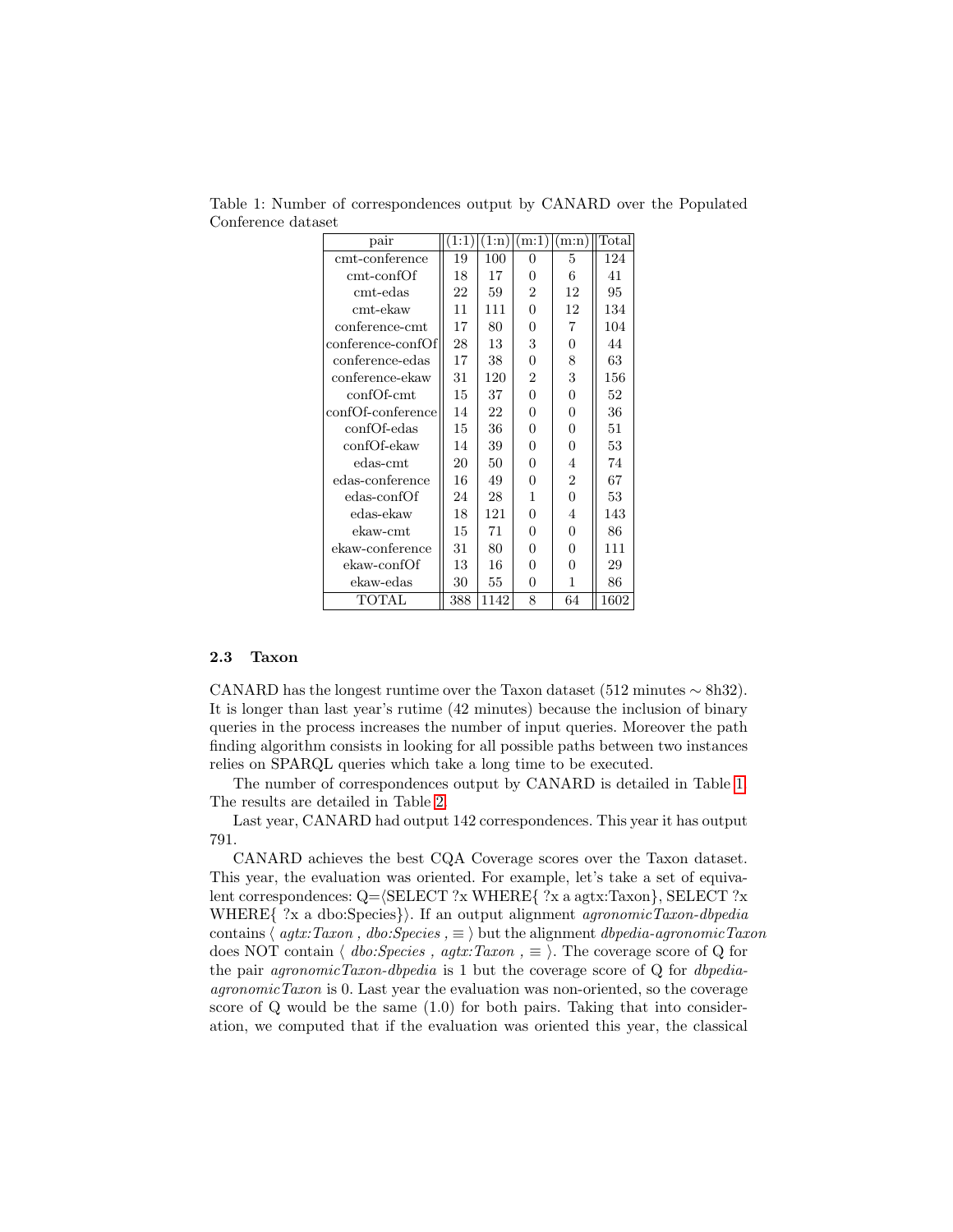|                   | Coverage |                          | Precision |                                       |      |  |  |
|-------------------|----------|--------------------------|-----------|---------------------------------------|------|--|--|
| pair              |          | classical query Fmeasure |           | classical query Fmeasure not disjoint |      |  |  |
| cmt-conference    | 0.28     | 0.53                     | 0.15      | 0.48                                  | 0.90 |  |  |
| $cm t$ -conf $Of$ | 0.50     | 0.50                     | 0.22      | 0.60                                  | 0.98 |  |  |
| $\rm cm$ t-edas   | 0.65     | 0.65                     | 0.14      | 0.42                                  | 0.97 |  |  |
| $\text{cmt-ekaw}$ | 0.35     | 0.59                     | 0.07      | 0.39                                  | 0.97 |  |  |
| conference-cmt    | 0.41     | 0.45                     | 0.14      | 0.50                                  | 0.85 |  |  |
| conference-confOf | 0.30     | 0.35                     | 0.25      | 0.55                                  | 0.73 |  |  |
| conference-edas   | 0.36     | 0.38                     | 0.19      | 0.41                                  | 0.79 |  |  |
| conference-ekaw   | 0.38     | 0.47                     | 0.19      | 0.45                                  | 0.78 |  |  |
| confOf-cmt        | 0.50     | 0.71                     | 0.19      | 0.76                                  | 1.00 |  |  |
| confOf-conference | 0.27     | 0.40                     | 0.39      | 0.73                                  | 1.00 |  |  |
| confOf-edas       | 0.23     | 0.28                     | 0.14      | 0.45                                  | 0.67 |  |  |
| confOf-ekaw       | 0.29     | 0.42                     | 0.17      | 0.43                                  | 0.83 |  |  |
| $edas$ -cmt       | 0.59     | 0.67                     | 0.27      | 0.54                                  | 0.97 |  |  |
| edas-conference   | 0.39     | 0.53                     | 0.37      | 0.62                                  | 0.97 |  |  |
| edas-confOf       | 0.33     | 0.39                     | 0.21      | 0.39                                  | 0.60 |  |  |
| edas-ekaw         | 0.62     | 0.72                     | 0.16      | 0.45                                  | 0.87 |  |  |
| ekaw-cmt          | 0.43     | 0.58                     | 0.30      | 0.58                                  | 0.92 |  |  |
| ekaw-conference   | 0.30     | 0.50                     | 0.30      | 0.62                                  | 0.93 |  |  |
| ekaw-confOf       | 0.23     | 0.33                     | 0.31      | 0.61                                  | 0.93 |  |  |
| ekaw-edas         | 0.58     | 0.64                     | 0.10      | 0.46                                  | 0.92 |  |  |
| Average           | 0.40     | 0.51                     | 0.21      | 0.52                                  | 0.88 |  |  |

<span id="page-6-0"></span>Table 2: Results of CANARD over the Populated Conference dataset

<span id="page-6-1"></span>Table 3: Number of correspondences output by CANARD over the GeoLink dataset

| pair                            |          |    | $1:1$ ] $(1:n)(m:1)(m:n)$  Total] |    |
|---------------------------------|----------|----|-----------------------------------|----|
| $ gbo-gmo $                     | $\Delta$ | 13 |                                   | 45 |
| $\left  \text{gmo-gbo} \right $ | 12       |    |                                   | 15 |

CQA Coverage of CANARD would have been 0.197, which shows significant improvement over last year's result: 0.13.

Some correspondences such as  $\langle$  agronomicTaxon:FamilyRank , ∃ dbo:family<sup>-</sup>.wikidata:Q756 ,  $\equiv$  \ or  $\langle$  agronomicTaxon:GenusRank ,  $\exists$  dbo:genus<sup>-</sup>.wikidata:Q756 , ( \wikidata:Q756 being the Plant class in wikidata) have more specific target members because of the Plant type restriction. Such correspondences entail higher precision-oriented CQA Coverage and Precision scores than classical ones.

# 3 General comments

CANARD relies on common instances between the ontologies to be aligned. Hence, when such instances are not available, as for the Hydrography datasets, the approach is not able to generated complex correspondences. Furthermore, CANARD is need-oriented and requires a set competency questions to guide the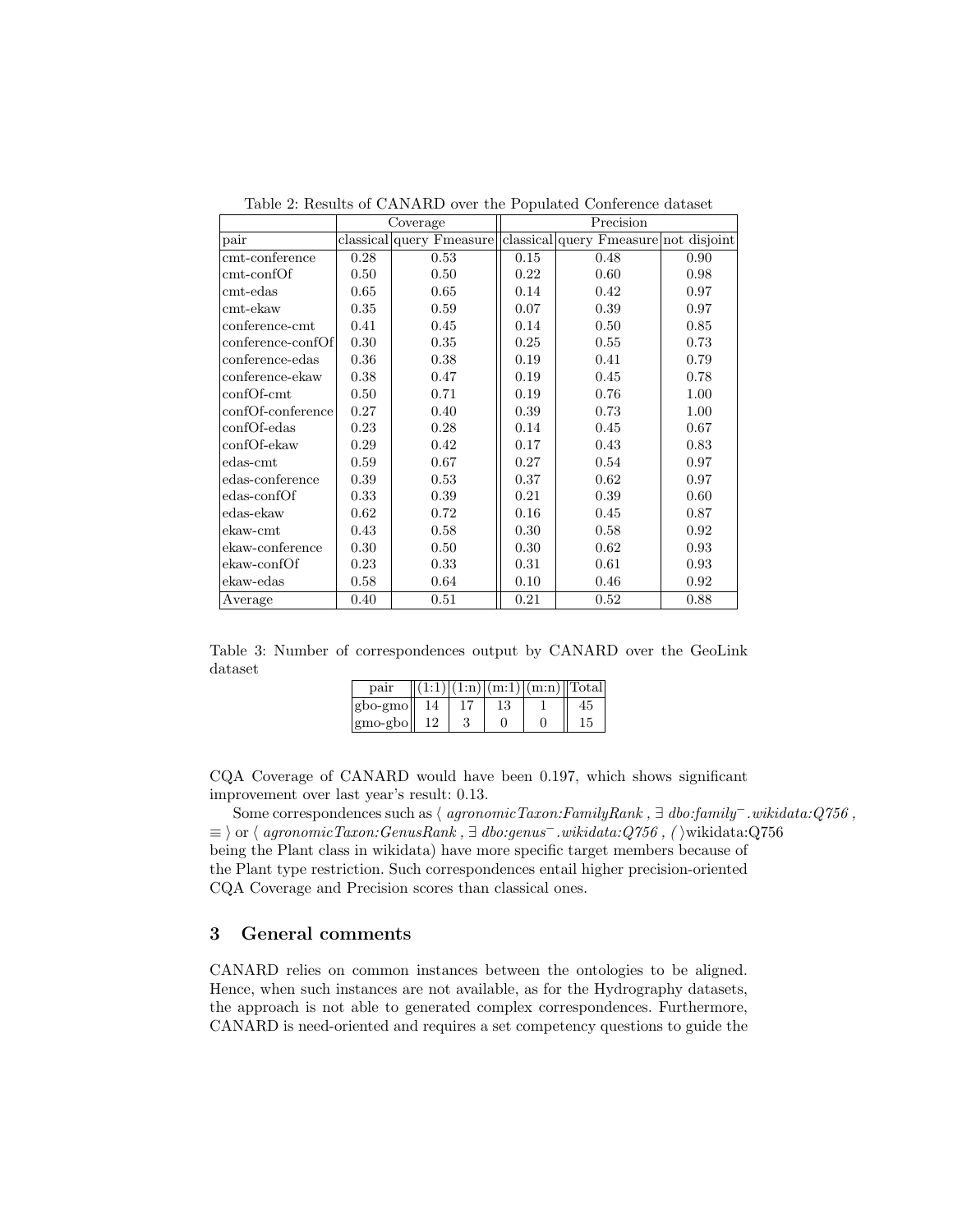<span id="page-7-0"></span>Table 4: Results of CANARD over the Populated Conference dataset Relaxed Precision Relaxed Fmeasure Relaxed Recall 0.85 0.59 0.46

Table 5: Number of correspondences output by CANARD over the Taxon dataset

| pair                   |                | 1:n)         | m:1)         | (m:n)        | Total |
|------------------------|----------------|--------------|--------------|--------------|-------|
| agronomicTaxon-agrovoc | 3              | 25           | $\mathbf{0}$ |              | 28    |
| agronomicTaxon-dbpedia | 10             | 38           | ∩            | $\mathbf{0}$ | 48    |
| agronomicTaxon-taxref  | 4              | 28           | O            | 0            | 32    |
| agrovoc-agronomicTaxon | $\Omega$       | 6            | 4            | 23           | 33    |
| agrovoc-dbpedia        | 3              | 33           | 2            | 21           | 59    |
| agrovoc-taxref         | 0              | $\mathbf{0}$ | O            | 0            |       |
| dbpedia-agronomicTaxon | 5              | 62           | 4            | 26           | 97    |
| dbpedia-agrovoc        | 8              | 57           | $\Omega$     | 29           | 94    |
| dbpedia-taxref         | 18             | 198          | ∩            | 29           | 245   |
| taxref-agronomicTaxon  | 9              | 26           | ∩            | 13           | 48    |
| taxref-agrovoc         | $\overline{2}$ | 17           | O            | 5            | 24    |
| taxref-dbpedia         | 5              | 50           | 5            | 23           | 83    |
| <b>TOTAL</b>           | 67             | 540          | 15           | 169          | 791   |

matching process. Here, these "questions" have been automatically generated based on a set of patterns.

In comparison to last year's campaign, CANARD can now deal with binary CQAs in the form of SPARQL queries with two variables in the SELECT clause.

CANARD's runtime is extremely long. It depends (among other things) on the performance of the SPARQL endpoint it interrogates and the presence (or not) of equivalent links.

However, even with generated queries (instead of user input CQAs) it obtains some of the best coverage scores.

## 4 Conclusions

This paper presented the adapted version of the CANARD system and its preliminary results in the OAEI 2019 campaign. This year, we have been participated in the Taxon, Populated Conference and GeoLink track, in which ontologies are populated with common instances. CANARD was the only system to output complex correspondences on the Taxon track.

## Acknowledgements

Elodie Thiéblin has been funded by Pôle Emploi for the redaction of this paper. The authors have also been partially supported by the CNRS Blanc project RegleX-LD.